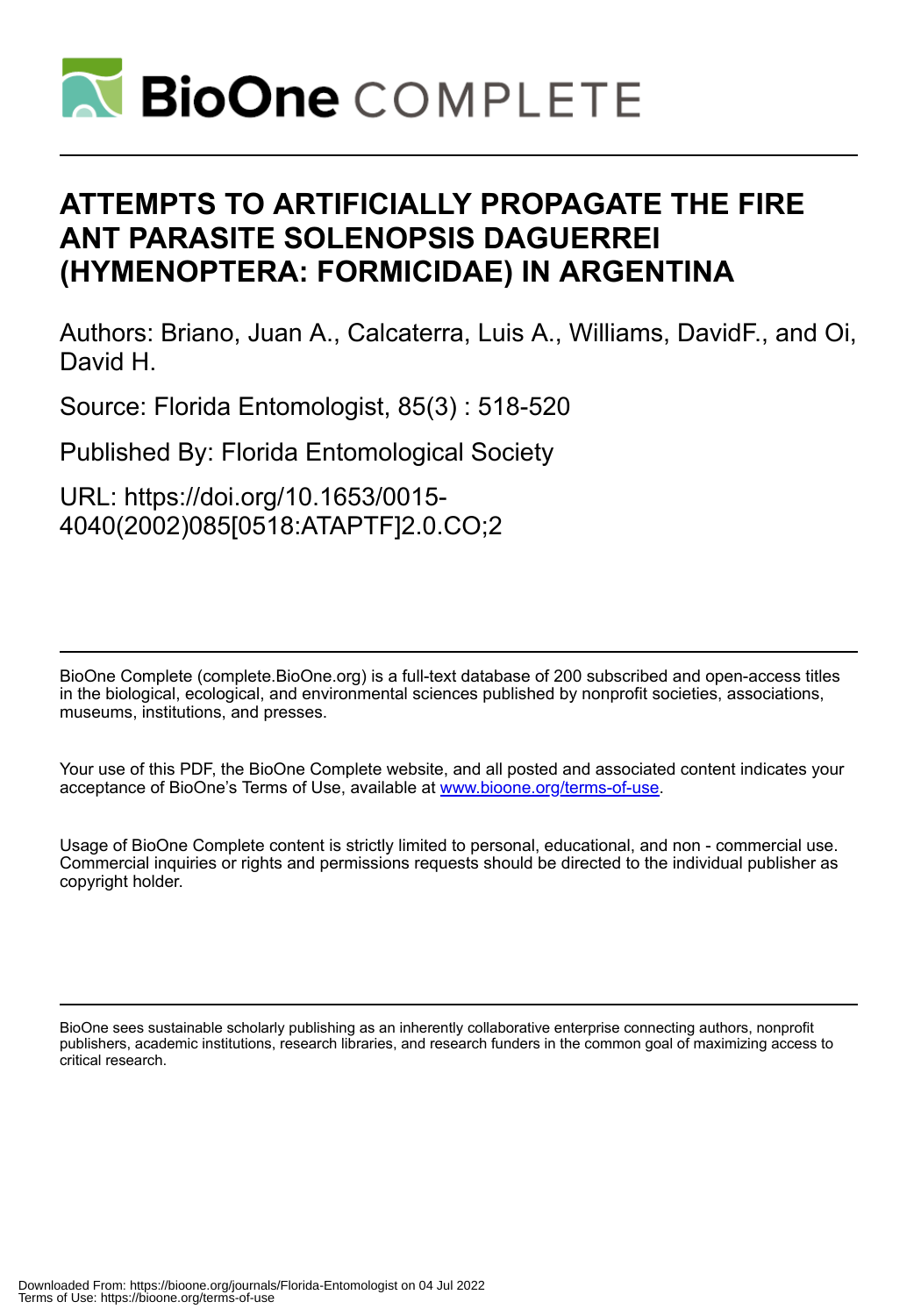## ATTEMPTS TO ARTIFICIALLY PROPAGATE THE FIRE ANT PARASITE *SOLENOPSIS DAGUERREI* (HYMENOPTERA: FORMICIDAE) IN ARGENTINA

JUAN A. BRIANO<sup>1</sup>, LUIS A. CALCATERRA<sup>1</sup>, DAVID. F. WILLIAMS<sup>2</sup> AND DAVID H. OI<sup>2</sup> 1 USDA-ARS South American Biological Control Laboratory, Bolivar 1559 (1686) Hurlingham Buenos Aires Province, Argentina

> 2 USDA-ARS Center for Medical, Agricultural, and Veterinary Entomology P.O. Box 14565, Gainesville, FL 32604, U.S.A.

Since the 1960s, the workerless (permanent) parasitic ant *Solenopsis daguerrei* (Santschi) has been considered part of a complex of potential candidates for introduction into the United States for the biological control of the red and black imported fire ants, *Solenopsis invicta* Buren and *S. richteri* Forel respectively (Lofgren et al. 1975, Jouvenaz 1990, Wojcik 1990). Pioneering work on *S. daguerrei* was conducted in Uruguay and Argentina by Silveira Guido et al. (1973; unpublished reports). More recent studies have been conducted at the USDA-ARS-South American Biological Control Laboratory (SABCL) since 1988 and more intensively since 1995. Studies included records on its occurrence and abundance in southern South America (Briano et al. 1997) and field and laboratory observations on its specificity, biology and behavior (Calcaterra et al. 1999, 2000, 2001). Also, many fire ant colonies from Argentina parasitized with *S. daguerrei* were shipped into quarantine at the USDA-ARS-Center for Medical, Agricultural, and Veterinary Entomology (CMAVE), Gainesville, FL, where complementary studies were conducted (unpublished information).

Although detrimental effects on fire ants were reported in Argentina (Calcaterra et al. 1999), further progress on the project was not achieved because of (1) the difficulty in rearing *S. daguerrei* under laboratory conditions and (2) the failure to introduce and establish the parasite into new host colonies.

A number of attempts to introduce and propagate *S. daguerrei* in laboratory and field host colonies were conducted in Argentina from 1996 to 1999 following different approaches. Some of this work was reported by Calcaterra et al. (2001). Although some tests showed limited success, *S. daguerrei* did not establish permanently in any of the target host colonies. Despite this failure, we believe that reporting the different approaches used in our studies will contribute to future research efforts.

Parasitized and nonparasitized colonies used in the tests were mostly multiple-queen colonies of *S. richteri* collected in four areas of Buenos Aires Province: (1) San Eladio (60 km W of Buenos Aires), (2) Saladillo (180 km SW of Buenos Aires), (3) Mercedes (100 km W of Buenos Aires), and (4) Suipacha (125 km W of Buenos Aires). The

colonies were excavated in the field, brought to the laboratory in 10-liter buckets dusted with talc, separated from the soil by flotation (Banks et al. 1981) and placed in trays.

The basic approaches used in the laboratory tests were: #1) Transference of queens: Target host colonies were fragmented into microcolonies  $(n = 34)$  composed of one host queen, 50 workers and approximately 1 gr. of brood. These microcolonies were maintained in artificial nests (Bishop et al. 1980) in plastic rearing trays  $(40 \times 25 \times 7)$ cm) coated with Fluon® and fed adult house flies and/or canned Vienna sausage. A water source was always present. One active *S. daguerrei* queen separated from a parasitized colony was transferred to each microcolony. For about one month, the colonies were kept at different temperatures as follows: 10°C (five colonies), 10-15°C (eight colonies), 15°C (11 colonies), and 30°C (10 colonies). In five of these colonies kept at 30°C, the *S. daguerrei* queens were sprayed before transference with an extract of macerated workers from the target (receptor) host colony. The tests were monitored daily for the presence of the parasite in the receptor microcolonies. #2) Transference of sexuals: Similarly, target host colonies were fragmented into microcolonies  $(n = 22)$  as above and kept in trays at 15 °C. A total of 92 sexuals (alates) of *S. daguerrei* (3-9 per microcolony) was transferred and monitored daily. #3) Transference of pupae: Test 1. Target host colonies were fragmented ( $n = 6$ ) as above and kept at 15<sup>o</sup>C. Six pupae of *S. daguerrei* were transferred to each microcolony. Test 2. Host colonies were fragmented into microcolonies  $(n = 4)$  composed of six host queens and 1 gr. of workers and maintained between 19-30°C. A total of 200 pupae of *S. daguerrei* was transferred to the microcolonies (six pupae per colony every 3-4 days for three weeks). #4) Entire colonies in contact: Test 1. A small plastic tray  $(40 \times 25 \times 7$  cm, coated both inside and outside with Fluon®) with a parasitized colony was placed in a larger tray  $(50 \times 40 \times 12 \text{ cm})$  with a parasite-free colony. The colonies were monitored daily to observe the short flights of *S. daguerrei* sexuals into the larger tray and their survival. Test 2. Two trays  $(50 \times 40 \times 12 \text{ cm})$ , the first with a parasitized colony and the second with a parasite-free colony were interconnected through plastic tubes (1 cm in diameter) to a third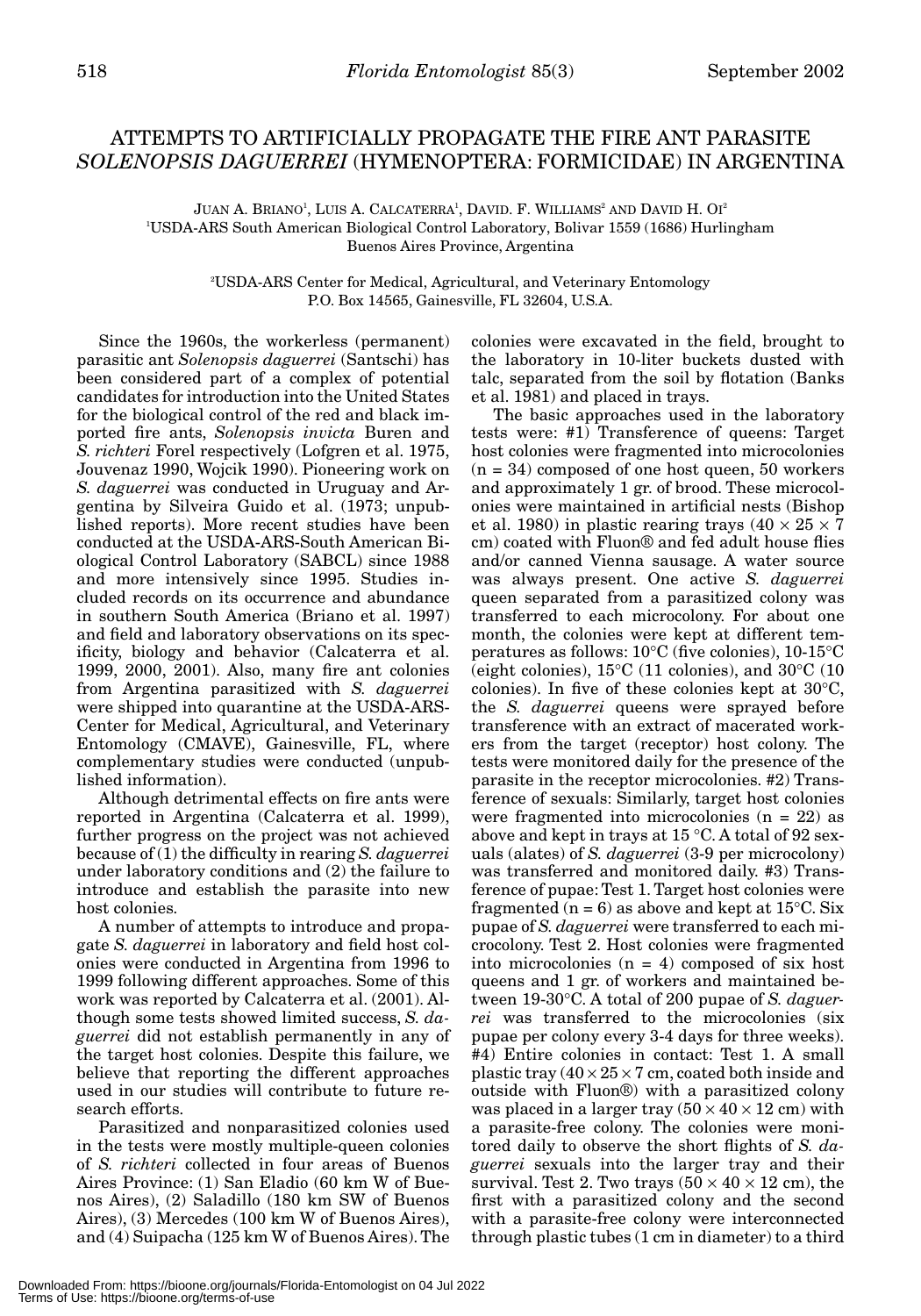tray with a food source. The behavior of the colonies was observed daily.

Two approaches were used in the field trials: #1) Transplanting of entire colonies: Test 1. Fifteen colonies parasitized with *S. daguerrei* were excavated in the field, put in 10-liter buckets dusted with talc and transported to a natural pasture free of the parasite in the locality of Santa Coloma, Buenos Aires Province (130 km NW of Buenos Aires). Three circular plots (20 m in diameter) were established and five colonies per plot were poured in small holes dug in the ground, then covered with a dry dung pad. The plots were monitored 3-4 times per year for the presence of the parasite in the original colonies and for the dispersal to new host colonies. Test 2. Three parasitized colonies collected in the field were brought to SABCL and dyed with Calco-oil dyes (Pylam Products Company, Inc., New York) according to Bartlett and Lofgren (1961). The colonies were then deposited in small holes made in the ground of the SABCL yard and monitored for the survival of the transplanted colonies and the dispersal of *S. daguerrei*. The presence of the dyes was detected by crushing a sample of workers on a white sheet of paper (Bartlett and Lofgren 1961). #2) Transference of newly-mated queens:

Buckets with parasitized colonies  $(n = 10)$  dug in the field were placed in a walk-in cage  $(2 \times 2 \times 2)$ m) inside a plastic greenhouse at the SABCL backyard (Calcaterra et al. 2001). Adult female sexuals of *S. daguerrei* were captured with an aspirator after they naturally flew out of the colonies. After dealation, 30 newly-mated queens of *S. daguerrei* were put in small plastic containers with a source of moisture and transported to a parasite-free pasture in Mercedes, Buenos Aires Province, with a heavy infestation with *S. richteri* (approximately 80 mounds per hectare). The *S. daguerrei* newly-mated queens were released on top of three fire ant mounds (10 queens per mound) and the area monitored 3-4 times per year for the establishment of the parasite.

Under laboratory conditions, the artificial propagation of *S. daguerrei* into parasite-free target colonies failed. At 10°C, no ant activity was observed, as expected; however, when the microcolonies were moved to warmer temperatures, the parasite queens were killed immediately. When queens were transferred at >10°C, total mortality of *S. daguerrei* was observed in 1 to 7 days; when sexuals were transferred total mortality was observed in 10 days and with pupae in 7 to 29 days (Table 1). When pupae of *S. daguerrei* were trans-

TABLE 1. APPROACHES TO ARTIFICIALLY PROPAGATE *S. DAGUERREI*.

| Approach                              | Treatments                                                         | Results                                                                                        |
|---------------------------------------|--------------------------------------------------------------------|------------------------------------------------------------------------------------------------|
| Laboratory tests                      |                                                                    |                                                                                                |
| Transference of queens                | $10^{\circ}$ C                                                     | No ant activity                                                                                |
|                                       | $10-15$ °C                                                         | 75% mortality at day 4<br>100% mortality at day 5                                              |
|                                       | $15^{\circ}$ C                                                     | 91% mortality at day 4                                                                         |
|                                       | $30^{\circ}$ C                                                     | 100% mortality at day 7                                                                        |
|                                       | $30^{\circ}$ C + spraying                                          | 100% mortality at day 1                                                                        |
| Transference of sexuals               | $15^{\circ}$ C                                                     | 94% mortality at day 7<br>100% mortality at day 10                                             |
| Transference of pupae                 | $15^{\circ}$ C                                                     | 67% mortality at day 14<br>100% mortality at day 21                                            |
|                                       | $19-30$ °C                                                         | Females: 50% mortality at day 4<br>100% mortality at 29 days<br>Males: 100% mortality at day 7 |
| Colonies in contact                   | Tray with parasitized colony in tray<br>with nonparasitized colony | 100% mortality as sexuals moved<br>to nonparasitized colony                                    |
|                                       | Colonies interconnected                                            | Nonparasitized colony invaded and killed<br>parasitized one in <1 month                        |
| Field tests                           |                                                                    |                                                                                                |
| Transplanting of colonies             | Natural pasture                                                    | 6.6% of the transplanted colonies detected<br>for 15 months. Parasite not established          |
|                                       | SABCL yard (dyed colonies)                                         | Colonies not established                                                                       |
| Transference of<br>newly-mated queens | Natural pasture. Queens released<br>on top of fire ant mounds      | Parasite not established                                                                       |

Downloaded From: https://bioone.org/journals/Florida-Entomologist on 04 Jul 2022 Terms of Use: https://bioone.org/terms-of-use